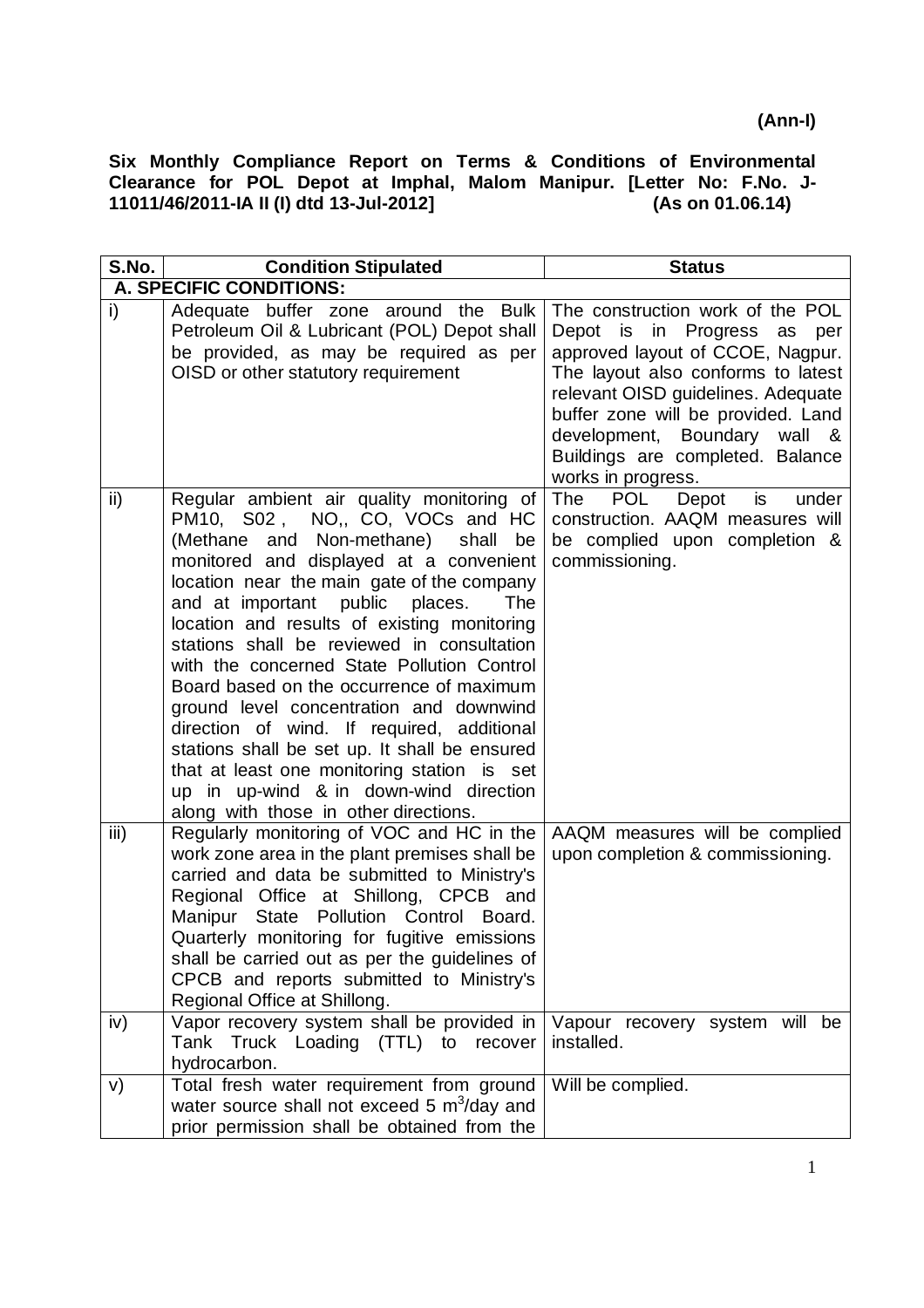| S.No. | <b>Condition Stipulated</b>                                                                                                                                                                                                                                                                                                                                                                                                                                                                                                                                         | <b>Status</b>                                                                                                                                                         |
|-------|---------------------------------------------------------------------------------------------------------------------------------------------------------------------------------------------------------------------------------------------------------------------------------------------------------------------------------------------------------------------------------------------------------------------------------------------------------------------------------------------------------------------------------------------------------------------|-----------------------------------------------------------------------------------------------------------------------------------------------------------------------|
|       | CGWA/SGWA.                                                                                                                                                                                                                                                                                                                                                                                                                                                                                                                                                          |                                                                                                                                                                       |
| vi)   | The company shall construct the garland<br>drain all around the project site to prevent<br>runoff of any oil containing waste into the<br>nearby water bodies, Separate drainage<br>sys1em shall be<br>created<br>for<br>oil<br>contaminated and non-oil contaminated<br>streams. During rainy season, the storm<br>water drains shall be connected to oil<br>water separator and passed through guard<br>pond. Water quality monitoring of guard<br>pond shall be conducted and ensured that<br>monitoring parameters shall not exceed the<br>prescribed standards | All around drain will be constructed                                                                                                                                  |
| vii)  | As proposed, effluent containing oil from<br>POL Depot shall be properly treated in<br>ETP)/oil water separator and<br>treated<br>shall<br>conform<br><b>CPCB</b><br>wastewater<br>to<br>standards. Sewage shall be disposed off<br>through septic tank followed by soak pit. No<br>effluent shall be discharged outside the<br>premises. No washing of truck shall be<br>carried out.                                                                                                                                                                              | Will be complied.                                                                                                                                                     |
| viii) | Oil Industry Safety Directorate guidelines<br>regarding safety against fire, spillage,<br>pollution control, etc., should be followed.<br>Company should ensure no oil spillage occur<br>during loading / unloading of petroleum<br>products.                                                                                                                                                                                                                                                                                                                       | The layout complies with latest<br>relevant OISD guidelines (118/244<br>Draft-IV) & firefighting / safety<br>provisions in the POL Depot will<br>conform to OISD-117. |
| ix)   | The project authorities shall strictly comply<br>with the provisions made in Manufacture,<br>Storage and Import of Hazardous<br>Chemicals Rules 1989, as amended in<br>2000 and the Public Liability Insurance<br>Act for handling of hazardous chemicals<br>All the hazardous waste shall be<br>etc.<br>properly treated and disposed of in<br>accordance with the Hazardous Waste<br>(Management, Handling and Transboundary<br>Movement) Rules 2008.                                                                                                             | Will be complied.                                                                                                                                                     |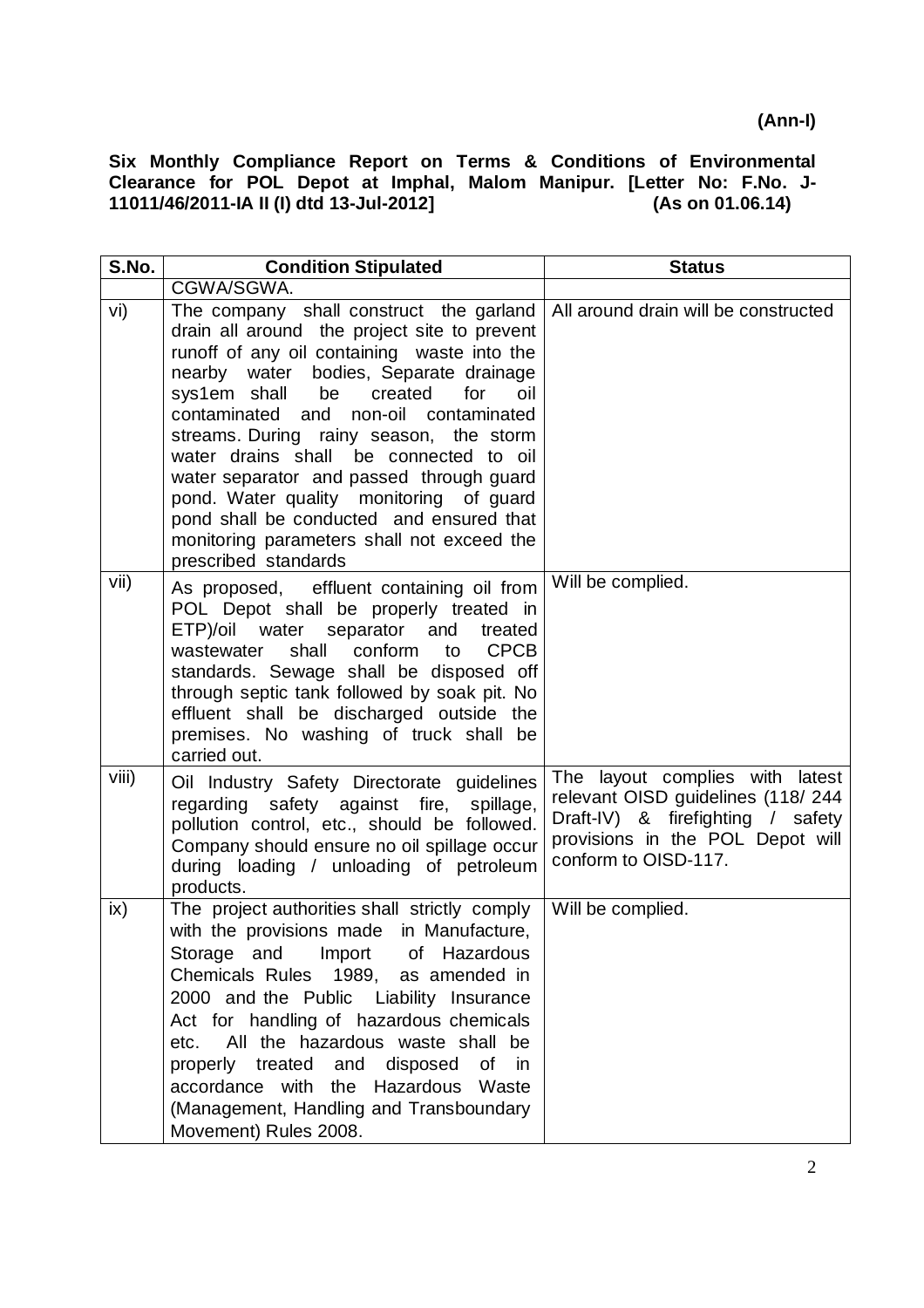| S.No. | <b>Condition Stipulated</b>                                                                                                                                                                                        | <b>Status</b>                                                                                                                                                              |
|-------|--------------------------------------------------------------------------------------------------------------------------------------------------------------------------------------------------------------------|----------------------------------------------------------------------------------------------------------------------------------------------------------------------------|
| x)    | Risk Assessment Report shall be revised to                                                                                                                                                                         | Risk Assessment Report submitted                                                                                                                                           |
|       | based on the Realistic Scenarios and                                                                                                                                                                               | alongwith the application for EC is                                                                                                                                        |
|       | possible Hazard noted and to be taken care                                                                                                                                                                         | being submitted<br>with<br>this<br>six-                                                                                                                                    |
|       | of by Preventive and Mitigative Barriers. The                                                                                                                                                                      | monthly compliance report.                                                                                                                                                 |
|       | report shall be submitted to the Ministry's                                                                                                                                                                        |                                                                                                                                                                            |
|       | regional office at Shillong within 3 months.                                                                                                                                                                       |                                                                                                                                                                            |
| xi)   | Necessary approvals from Chief Controller<br>of Explosives must be obtained<br>before<br>commission of project. Requisite On-site and<br>Off-site Disaster Management Plans will be                                | Layout approval has been obtained<br>from CCOE, Nagpur. DMP has<br>been submitted with application for<br>EC.                                                              |
|       | prepared and implemented. Emergency<br>Response Plan shall be based on the<br>guidelines prepared by OISD, DGMS and<br>Govt of India. Mock drill shall be conducted<br>in a month.                                 | comply with<br>ERP<br>will<br>relevant<br>guidelines.<br>Mock<br>drill<br>will<br>be<br>conducted<br>subsequent<br>to<br>construction & commissioning<br>of<br>facilities. |
| xii)  | The company shall obtain all requisite<br>clearances for fire safety and explosives and<br>shall comply with the stipulation made by the<br>respective authorities.                                                | Will be complied.                                                                                                                                                          |
| xiii) | MS shall be stored in floating roof tank with<br>liquid mounted seal, foam and water spray<br>system. HSD tanks shall be provided with<br>foam and spray system. Fire fighting system<br>shall be as per the OISD. | IFR Tanks will be constructed for<br>MS. Provisions in storage tanks will<br>be done as per OISD relevant<br>guidelines.                                                   |
| xiv)  | No change in the storage capacity and other<br>facilities shall be made without getting proper<br>approval from the Ministry.                                                                                      | Storage capacity as per EC is<br>maintained as approved as per<br>following tankage details:<br>MS: 5124KL (3Nos.)<br>HSD: 11796KL (3Nos.)<br>SKO: 5055KL (3Nos.)          |
| XV)   | Tankers shall be as per IS 803 and OISD Will be complied.<br>117 & 118 for safety aspect.                                                                                                                          |                                                                                                                                                                            |
| xvi)  | automated tank<br>As proposed, fully<br>farm<br>management system (TFMS) will be provided<br>for accounting of products & reconciliation.                                                                          | Fully automated TFMS<br>will<br>be<br>provided                                                                                                                             |
| xvii) | Bottom oil sludge shall be handled, stored<br>and disposed as per CPCB/MoEF guidelines.<br>An action plan in this regard including                                                                                 | Will be complied.<br>Action<br>plan<br>Solid<br>on<br>waste                                                                                                                |
|       | bioremediation shall be submitted to the                                                                                                                                                                           | management is being submitted                                                                                                                                              |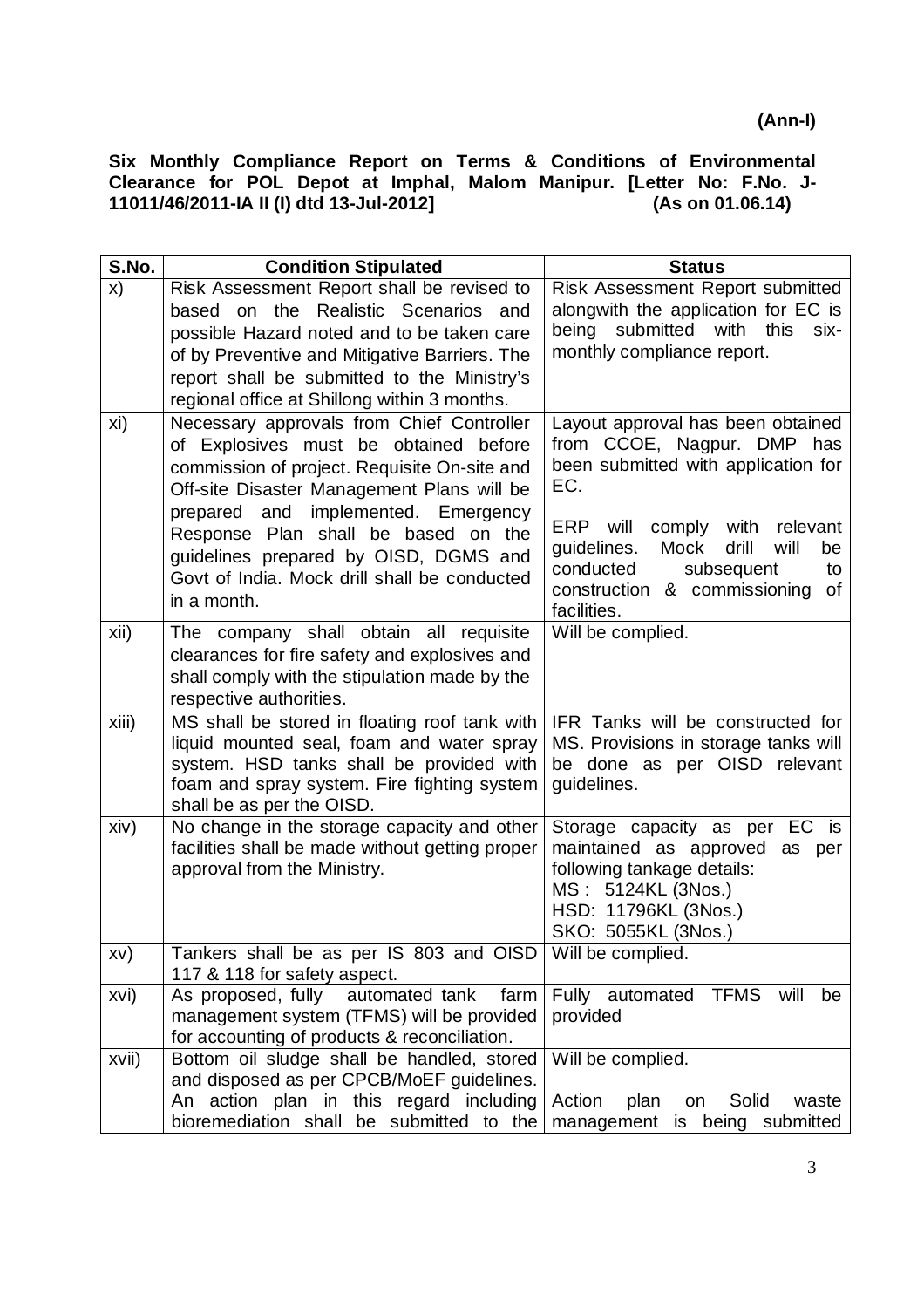| S.No.  | <b>Condition Stipulated</b>                                                       | <b>Status</b>                              |
|--------|-----------------------------------------------------------------------------------|--------------------------------------------|
|        | Ministry and its Regional Office at Shillong                                      | with this six-monthly compliance           |
|        | within 3 months of issue of the letter.                                           | report.                                    |
| xviii) | Emergency Response Plan shall be based                                            | ERP will<br>comply with<br>relevant        |
|        | on the guidelines prepared by OISD, DGMS                                          | guidelines.<br>Mock<br>drill<br>will<br>be |
|        | and Govt. of India. Mock drill shall be                                           | conducted<br>subsequent<br>to              |
|        | conducted once in a month.                                                        | construction & commissioning<br>of         |
|        |                                                                                   | facilities.                                |
| xix)   | Company shall ensure that no spillage shall                                       | Will be ensured.                           |
|        | be occur during storage, handling<br>and                                          |                                            |
|        | transportation of petroleum products.<br>The company shall install automatic leak | Will be provided.                          |
| XX)    | detection system supported with hooters or                                        |                                            |
|        | alarm system.                                                                     |                                            |
| xxi)   | Additional safety measures shall taken by                                         | ROSOV<br><b>DBBV</b><br>and<br>will<br>be  |
|        | using remote operated shut off valve, double                                      | provided.                                  |
|        | block & bleed valve (DBB), impervious dyke                                        |                                            |
|        | wall and un-bounded flexible roof drain pipe.                                     |                                            |
| Xxii   | Occupational health surveillance of worker                                        | Will<br>be<br>complied<br>upon             |
|        | shall be done on a regular basis and records                                      | commissioning of the POL Depot.            |
|        | maintained as per the Factory Act.                                                |                                            |
| xxiii) | Green belt shall be developed in 33% of the                                       | Green area @ 33% of Depot area             |
|        | plot area to mitigate the effect of fugitive                                      | will be maintained.                        |
|        | emission<br>all<br>around<br>the<br>plant<br>in                                   |                                            |
|        | consultation with<br><b>DFO</b><br>per<br><b>CPCB</b><br>as                       |                                            |
|        | guidelines. Thick green belt around factory<br>premises should be ensured.        |                                            |
| xxiv)  | The Company shall harvest surface as well   Will be complied.                     |                                            |
|        | rainwater from<br>the rooftops<br>of the<br>as                                    |                                            |
|        | buildings proposed in the project and storm                                       |                                            |
|        | water drains to recharge the ground water                                         |                                            |
|        | and use the same water for the various                                            |                                            |
|        | activities of the project to conserve fresh                                       |                                            |
|        | water                                                                             |                                            |
| XXV)   | All the recommendations mentioned in the                                          | Will be complied.                          |
|        | EMP/DMP shall be implemented.                                                     |                                            |
| xxvi)  | Dedicated parking facility for loading and                                        | dedicated<br>Already planned and           |
|        | unloading of material should be provided in                                       | parking area completed.                    |
|        | the POL Depot. Unit should develop and                                            |                                            |
|        | traffic<br>implement<br>good<br>management<br>system for their incoming           |                                            |
|        | and outgoing                                                                      |                                            |
|        | vehicles to avoid congestion on the public                                        |                                            |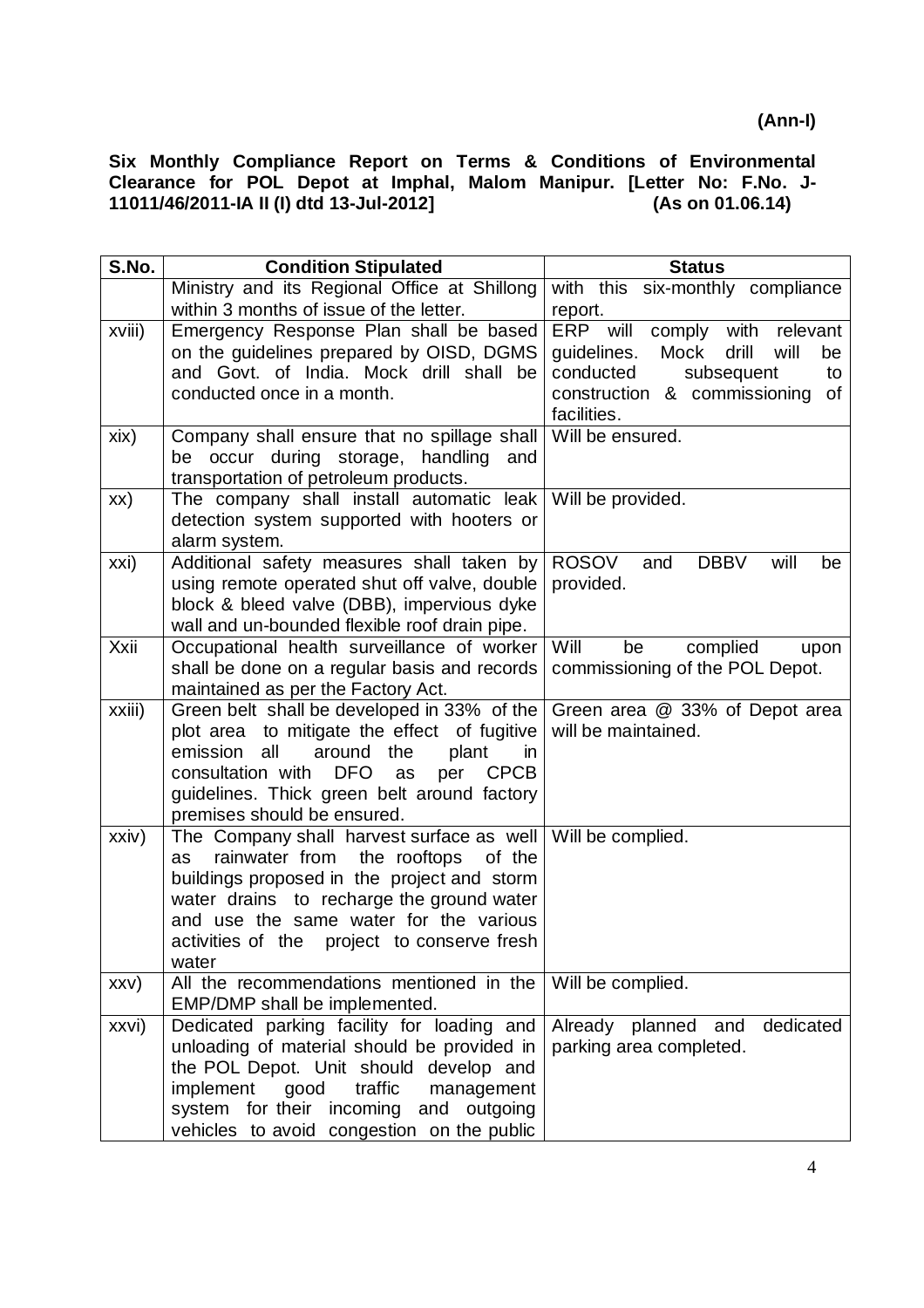| S.No.   | <b>Condition Stipulated</b>                                                                                                                                                                                                                                                                                                                                                                                                                                                                                                     | <b>Status</b>        |
|---------|---------------------------------------------------------------------------------------------------------------------------------------------------------------------------------------------------------------------------------------------------------------------------------------------------------------------------------------------------------------------------------------------------------------------------------------------------------------------------------------------------------------------------------|----------------------|
|         | road.                                                                                                                                                                                                                                                                                                                                                                                                                                                                                                                           |                      |
| xxvii)  | All<br>raised<br>during the public<br>issues<br>hearing/consultation meeting on 10 <sup>th</sup><br>Oct<br>2011 shall be satisfactorily implemented.                                                                                                                                                                                                                                                                                                                                                                            | Will be complied.    |
| xxviii) | Company shall adopt Corporate Environment<br>Policy as per the Ministry's O.M No. J-11013/<br>41/2006-IA.II(1) dated $26^{th}$ April, 2011 and<br>implemented and adequate budget to be<br>earmarked for implementation as admissible.                                                                                                                                                                                                                                                                                          | Will be implemented  |
| xxix)   | Under Corporate Social Responsibility<br>(CSR), sufficient budgetary provision shall<br>be made<br>for<br>health<br>improvement,<br>education, water and electricity supply<br>etc. in and around the project.                                                                                                                                                                                                                                                                                                                  | Will be implemented  |
| XXX)    | Provision shall be made for the housing of<br>labour within the site with all<br>construction<br>necessary infrastructure and facilities such<br>as fuel for cooking, mobile toilets, mobile<br>STP, Safe drinking water, medical health<br>care, crèche etc. The housing may be in the<br>form of temporary structures to be removed<br>after the completion of the project.                                                                                                                                                   | Being done.          |
|         | <b>B. GENERAL CONDITIONS:</b>                                                                                                                                                                                                                                                                                                                                                                                                                                                                                                   |                      |
| i)      | The project authorities shall strictly adhere to<br>the stipulations made by the Manipur State<br>Pollution Control<br><b>Board</b><br>(MPCB),<br><b>State</b><br>Government<br>and<br>other<br>statutory<br>any<br>authority.                                                                                                                                                                                                                                                                                                  | Will be implemented. |
| ii)     | No further expansion or modifications in the $\vert$ Will be complied.<br>be carried out without prior<br>plant shall<br>approval of the Ministry of Environment<br>and Forests. In case of deviations<br>or<br>alterations in the project proposal from<br>submitted<br>to this<br>Ministry<br>those<br>for<br>clearance, a fresh reference shall be made<br>to the Ministry to assess the adequacy of<br>conditions<br>imposed<br>and<br>to<br>add<br>additional<br>environmental<br>protection<br>measures required, if any. |                      |
| iii)    | The project authorities must strictly comply Factory Permit obtained from Chief                                                                                                                                                                                                                                                                                                                                                                                                                                                 |                      |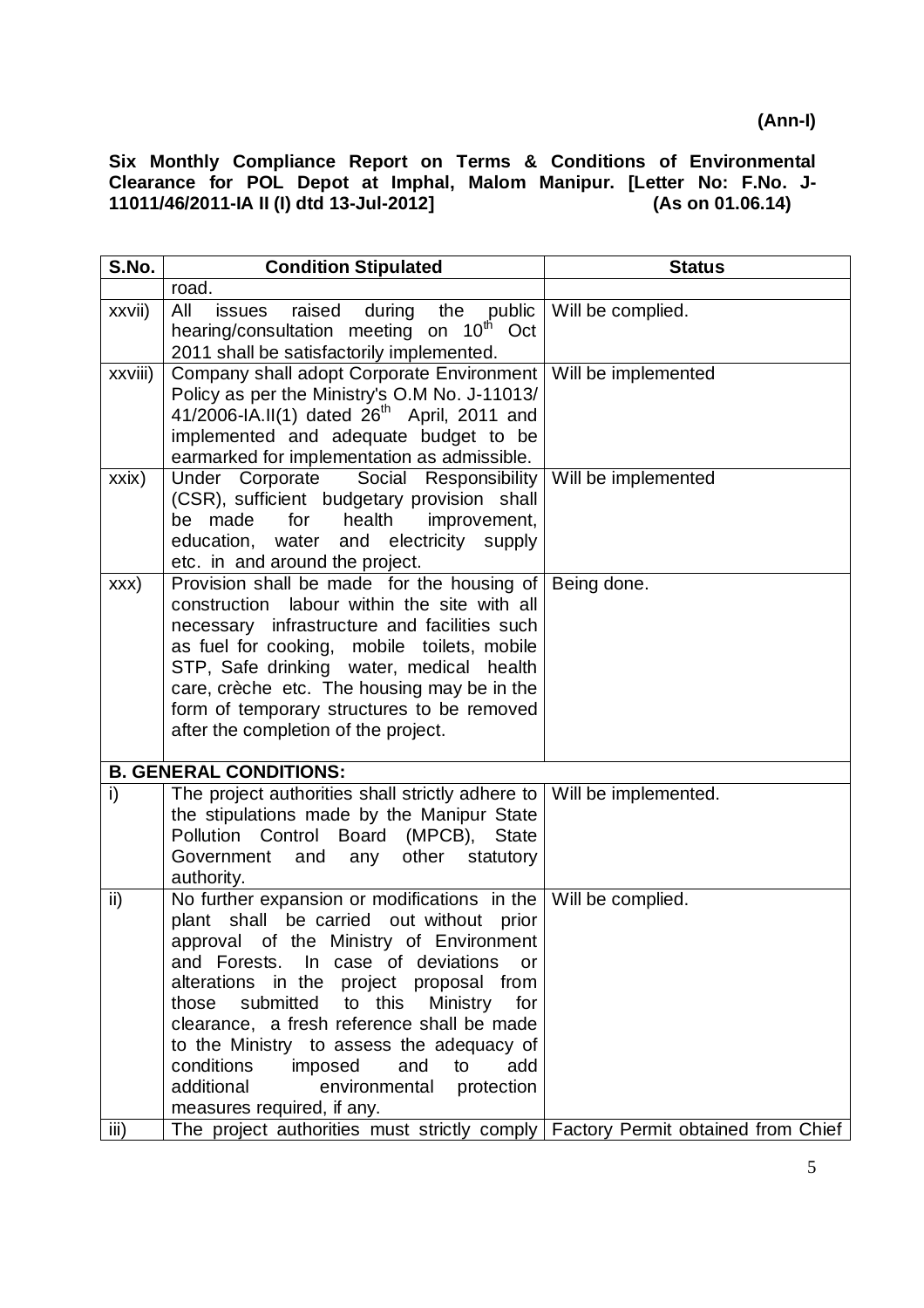| S.No. | <b>Condition Stipulated</b>                                                                  | <b>Status</b>                        |
|-------|----------------------------------------------------------------------------------------------|--------------------------------------|
|       | regulations under<br>rules<br>and<br>with the                                                | Inspector of Factories & Boilers,    |
|       | Manufacture, Storage<br>and<br>Import<br>of                                                  | Manipur. Copy enclosed.              |
|       | Chemicals<br>Rules,<br>2000<br>Hazardous<br>as<br>amended subsequently. Prior approvals from | PESO approval obtained from Chief    |
|       | Inspectorate of Factories,<br>Chief<br>Chief                                                 | Controller of Explosives, Nagpur.    |
|       | Controller of Explosives, Fire<br>Safety                                                     | Copy enclosed.                       |
|       | Inspectorate etc must be obtained, wherever                                                  |                                      |
|       | applicable.                                                                                  | Fire License shall be obtained prior |
|       |                                                                                              | to the commissioning.                |
| iv)   | The overall noise levels in and around the                                                   | Will be complied.                    |
|       | plant area shall be kept well within the                                                     |                                      |
|       | standards<br>by providing<br>noise control                                                   |                                      |
|       | including<br>acoustic<br>hoods,<br>measures<br>silencers, enclosures etc. on all sources of  |                                      |
|       | noise generation The ambient noise levels                                                    |                                      |
|       | shall conform to the standards prescribed                                                    |                                      |
|       | under Environment (Protection) Act, 1986                                                     |                                      |
|       | Rules, 1989 viz. 75 dBA (day time) and 70                                                    |                                      |
|       | dBA (night time).                                                                            |                                      |
| V)    | A separate environment management cell                                                       | Will be complied.                    |
|       | equipped with full fledged laboratory facilities                                             |                                      |
|       | must be set up to carry out the environment                                                  |                                      |
| vi)   | management and monitoring functions.<br>A copy of clearance letter shall be sent by          | Will be complied.                    |
|       | the proponent to concerned Panchayat, Zila                                                   |                                      |
|       | Parishad/Municipal Corporation, Urban Local                                                  |                                      |
|       | Body and the local NGO, if any, from whom                                                    |                                      |
|       | suggestions/representations, if any, were                                                    |                                      |
|       | received while processing the proposal. The                                                  |                                      |
|       | clearance letter shall also be put on the web                                                |                                      |
|       | site of the company by the proponent.<br>The project proponent shall upload the status       |                                      |
| vii)  | of compliance of the stipulated environment                                                  | Will be complied.                    |
|       | clearance conditions, including results of                                                   |                                      |
|       | monitored data on their website and shall                                                    |                                      |
|       | the same periodically.<br>shall<br>It<br>update                                              |                                      |
|       | simultaneously be sent to the Regional Office                                                |                                      |
|       | of the MOEF, the respective Zonal Office of                                                  |                                      |
|       | CPCB and MPCB.                                                                               |                                      |
| viii) | project proponent shall also submit<br>The                                                   | The project is under construction;   |
|       |                                                                                              | six monthly report as on 01.06.14.   |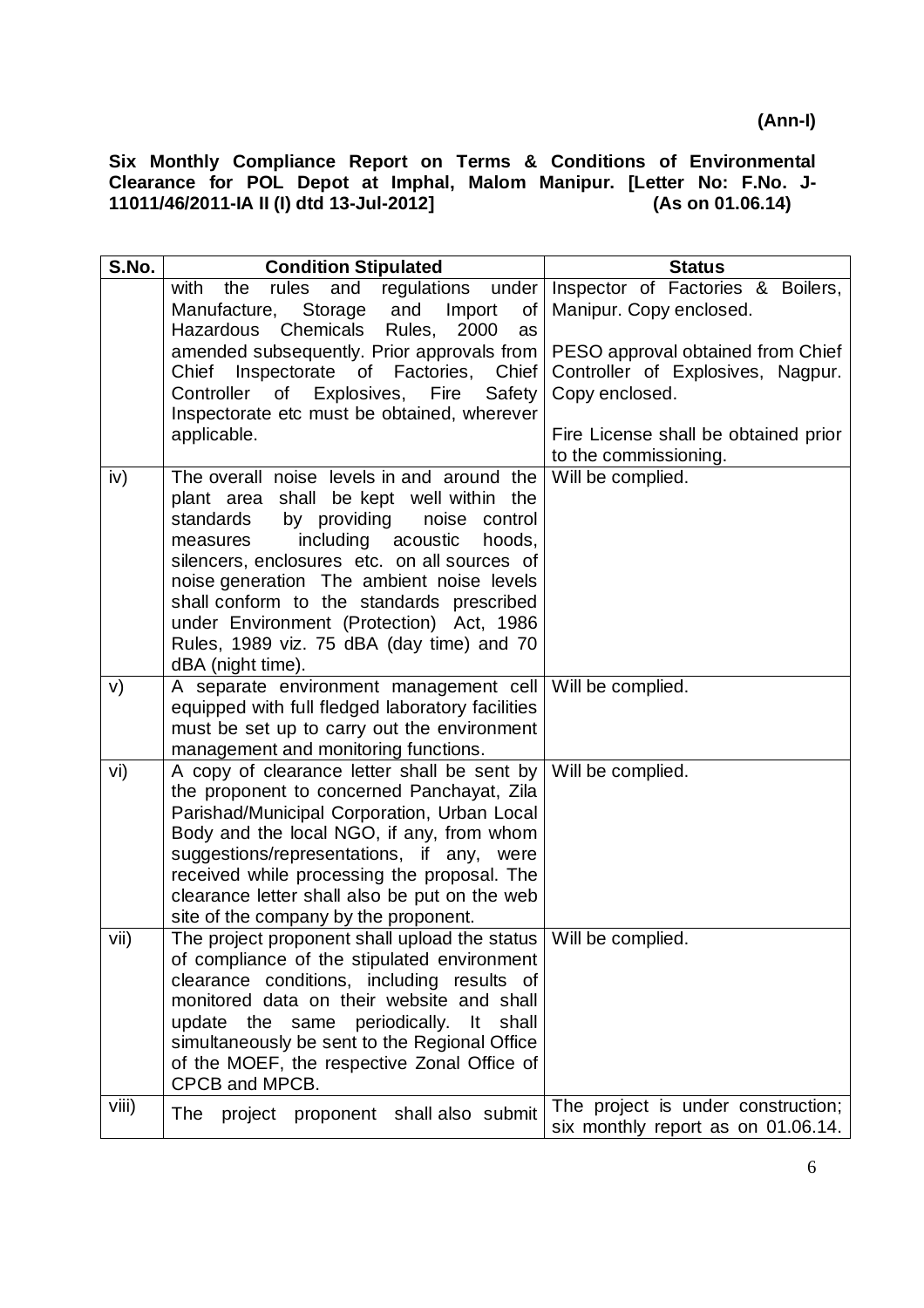| S.No. | <b>Condition Stipulated</b>                                                                                                                                                                                                                                                                                                                                                                                                                                                                                                                                                                                                                                                  | <b>Status</b>                                                                                                       |
|-------|------------------------------------------------------------------------------------------------------------------------------------------------------------------------------------------------------------------------------------------------------------------------------------------------------------------------------------------------------------------------------------------------------------------------------------------------------------------------------------------------------------------------------------------------------------------------------------------------------------------------------------------------------------------------------|---------------------------------------------------------------------------------------------------------------------|
|       | reports on the status of<br>six monthly<br>compliance of the stipulated Environmental<br>Clearance conditions including results of<br>monitored data (both in hard copies as well<br>as by e-mail) to the respective Regional<br>Office of MoEF, the respective Zonal<br>Office of CPCB and MPCB. The regional<br>office of this ministry/CPCB/MPCB shall<br>the<br>stipulated<br>monitor<br>conditions.<br>Environment Clearance and six monthly<br>compliance status report shall be posted on<br>the website of the company.                                                                                                                                              | is being submitted.<br>EC and Six-monthly compliance<br>report shall be posted<br>on the<br>website of the company. |
| ix)   | The environmental statement for<br>each<br>financial year ending 31 <sup>st</sup> March in Form-V is<br>mandated shall<br>to the<br>be submitted<br>concerned State Pollution Control Board as<br>prescribed under<br>Environment<br>the<br>(Protection) Rules, 1986, as amended<br>subsequently, shall also be put on the<br>website of the company along with the<br>compliance or environmental<br>status of<br>clearance conditions and shall also be sent<br>to the respective Regional Offices of MoEF<br>by e-mail.                                                                                                                                                   | Form-V<br>requirement<br>will<br>be<br>subsequent<br>complied<br>to<br>commissioning of project.                    |
| X)    | The project proponent shall inform the<br>public that the project has been accorded<br>environmental clearance<br>by the Ministry<br>and copies of the clearance letter<br>are<br>available with the SPCB/Committee<br>and<br>may also be seen at Website of the<br>Ministry at http://envfor.nic.in. This shall be<br>advertised within seven days from the date<br>of issue of the clearance letter, at least in<br>local newspapers that are widely<br>two<br>circulated in the region of which one shall<br>be in the vernacular language of the locality<br>concerned and a copy of the same shall<br>be forwarded to the concerned Regional<br>Office of the Ministry. | Will be complied.                                                                                                   |
| xi)   | Project authorities shall inform the Regional                                                                                                                                                                                                                                                                                                                                                                                                                                                                                                                                                                                                                                | The Board of Directors of IOCL                                                                                      |